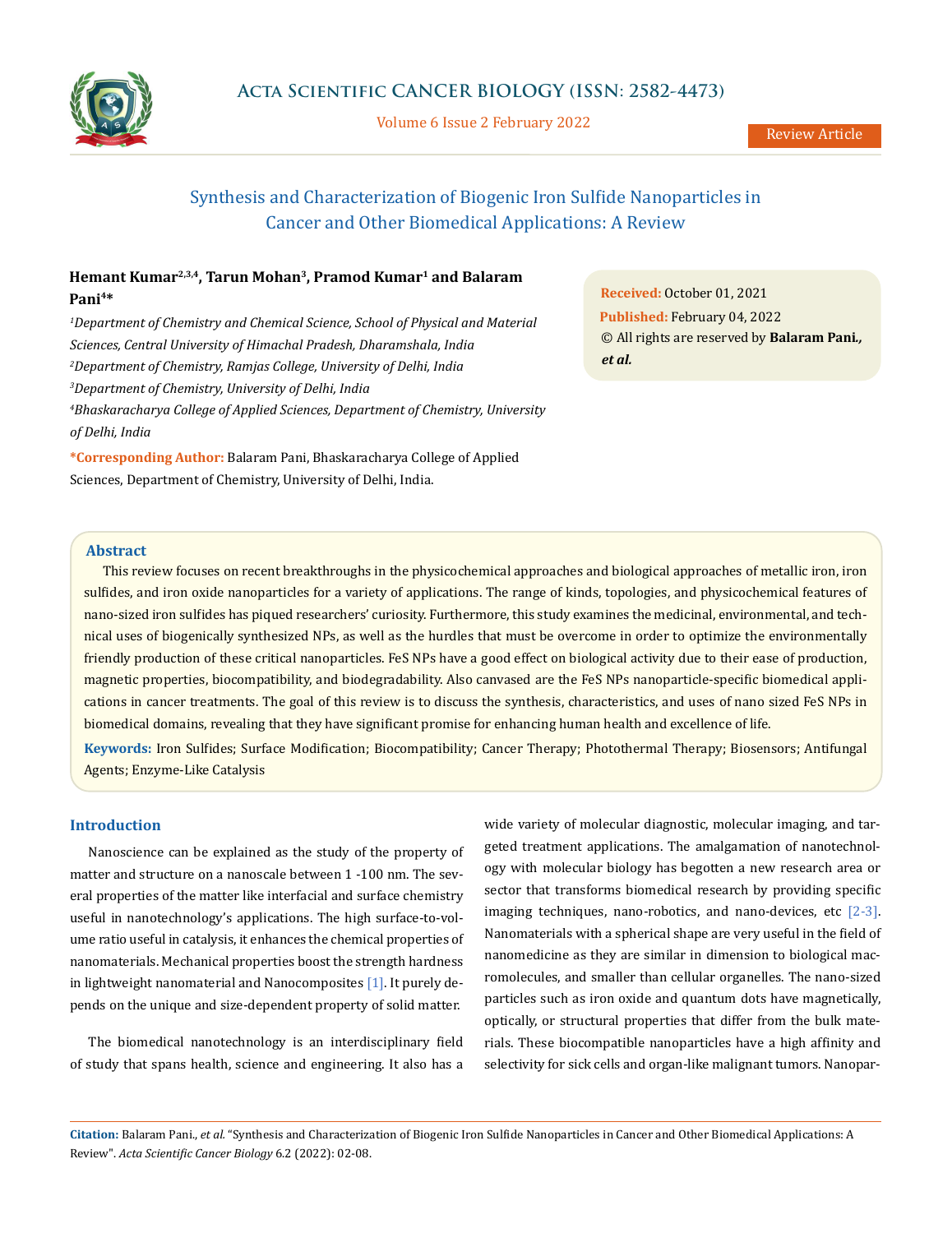ticles can also be linked with bio-targeting ligands like peptides and monoclonal antibodies. They have a variety of advantages for medical applications, including high surface areas and functional groups, cross-linking to various diagnostic and therapeutic agents such as magnetic, radio-isotropic, and optical, and encapsulation of bioactive agents such as fluorophores and drugs, among others. And quantum properties, which are used for conjugating multiple diagnostics like magnetic, radio isotropic and optical, and therapeutic agents. Because of the enhanced permeability effect (EPR), the nanomaterial (< 100 nm) has the capacity to acquire and gather tumor locations, which aids in early tumor identification and treatment. After the interaction, they should maintain their physical properties after modification and remain non-toxic. Nanomaterials have unique properties that show their ultra-small dimension. And it is designed to assist the transport of diagnostic or therapeutic agents through biological barriers to acquire access within cells. And arbitrate molecular interactions and trace molecular changes in an intuitive and out-turn manner. The main applications of nanomaterials in biology are drug delivery  $[4-5]$ , bio-detection of pathogens [6], fluorescent and biological labelling, probing of DNA structure  $[7]$ , tissue engineering  $[8,9]$ , tumor ruination by hyperthermia [10], MRI contrast enhancement [11], detection of protein [12], etc.



**Figure 1:** Biomedical application of nanotherapeutics.

Metallic nanoparticles have attracted a lot of interest in the past few years because of their unusual physical, chemical, and biological features, which are linked to their large surface-to-volume ratio and quantum confinement effects. Chalcogenides of transition metals have sparked a lot of attention recently, and their characteristics  $[13]$  have led to their usage in superconductors  $[14]$ , magnetic semiconductors  $[15]$ , photovoltaics  $[16]$ , sensors  $[17]$ , thermoelectrics, optoelectronic behavior, their indirect bandgaps, and the catalysts might absorb visible light, which is plentiful in solar radiation. Iron chalcogenides have been identified as an important and promising nanomaterial among the transition metal chalcogenides [17-23]. The structural features, semiconducting characteristics, magnetic characteristics, and biocompatibility are all reasons for this interest [18-24]. They have also been employed in biological applications including antibacterial activity  $[24]$ , magnetic resonance imaging (MRI), photothermal therapy, magnetically guided drug delivery, and biocatalysis [21] based on these features. Other benefits of iron chalcogenides are their ease of production and ultra-small size [25]. There are several types of iron sulfide, including mackinawite (FeS), troilite (FeS), greigite (Fe<sub>3</sub>S<sub>4</sub>), pyrrhotite (Fe<sub>1-x</sub>) S, frequently Fe<sub>7</sub>S<sub>8</sub> and Fe<sub>8</sub>S<sub>9</sub>), and pyrite is a mineral that is found in cubic form (FeS<sub>2</sub>). While some exclusively have Fe (II), others, like greigite, have both Fe (II) and Fe (III). Based on its characteristics, the iron sulfide (FeS) nanostructure has a greater potential for biological applications [23,25]. Because of their biological action, xanthene derivatives are extremely essential molecules in medicine. They are also used as dye components in lasers, pigments, and fluorescent biomolecule detection systems. Because of the pyran ring, 9-aryl-1, 8-dioxooctahydroxanthenes, and 14-substituted-14H dibenzoxanthene derivatives are found in a variety of natural compounds and are employed as multimodal synthons [25].

FeS nanoparticles (NPs) are being used in biological and catalysts for organic synthesis and many more applications such as the interactions of FeS NPs with proteins and enzyme is critical. In biological processes, proteins and enzymes play a crucial role [26]. FeS is an innocuous, widely distributed mineral that acts as a precursor to the more stable iron FeS minerals greigite and pyrite. As a consequence, chlorinated organic compounds (COCs), heavy metals, arsenic, selenium, and other inorganic and organic contaminants in groundwater and soil have been remedied using FeS. Because they combine with Hg to produce an insoluble product, HgS, many naturally occurring sulfide minerals have been identified as the primary sink for Hg in the atmosphere. Previous research suggested that adsorption, inclusion, precipitation, and surface complexation might be involved in the interaction between Hg (II) and FeS. Furthermore, FeS nanoparticles were produced and proven

**Citation:** Balaram Pani., *et al.* "Synthesis and Characterization of Biogenic Iron Sulfide Nanoparticles in Cancer and Other Biomedical Applications: A Review". *Acta Scientific Cancer Biology* 6.2 (2022): 02-08.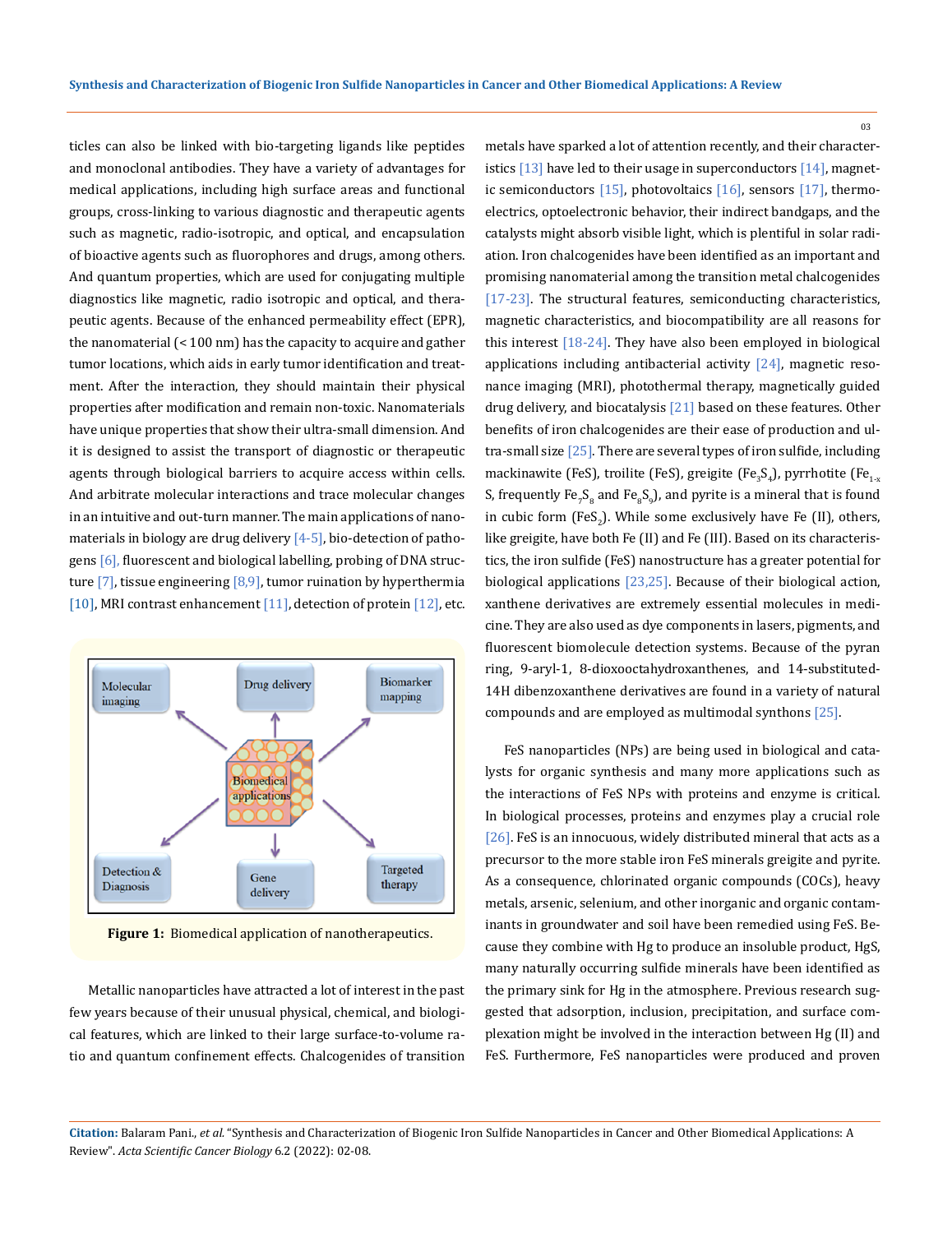to be efficient in collecting Hg, demonstrating a much higher sorption capacity than that of the other sorbents FeS NPs are smaller, have a larger specific surface area, have more active sorption sites, and stronger surface reactivity. FeS particles are nanoscale materials are projected to provide increased soil deliverability and adsorption capacity. They have a tendency to clump together and develop fast to micrometer or millimeter scale particles, reducing their mobility and chemical responsiveness. Previous investigation has shown that carboxymethyl cellulose (CMC), an improved natural polysaccharide, may efficiently stabilize FeS NPs via steric hindrance and electrostatic repulsion, resulting in very stable CMC-FeS nanoparticles [27].

#### **Iron sulfide nanoparticle synthesis**

There are two types of synthetic techniques for FeS nanostructured materials and conventional production techniques for bare nano-sized FeS particles; physicochemical approaches and biological approaches. Chemical precipitation is the standard approach for making bare nanoscale FeS. It proposes that FeS nanoparticles might be produced by co-precipitating  $Fe^{2+}$  and  $S^2$  ions in an aqueous phase under anaerobic circumstances while stirring constantly  $[28]$ . Iron (Fe<sup>2+</sup>) source precursors include iron sulfate heptahydrate, ferrous chloride (FeCl<sub>2</sub>), and ammonium ferrous sulfate while thiourea (CH<sub>4</sub>N<sub>2</sub>S), Sodium dithionite (Na<sub>2</sub>S<sub>2</sub>O<sub>4</sub>) and sodium sulfide (Na<sub>2</sub>S·9H<sub>2</sub>O) were used to provide S<sup>2-</sup> ions. The co-precipitation of FeS in the aqueous phase under anoxic conditions is the most frequent traditional physicochemical technique.

#### $Fe^{2+} + S^{2-} \rightarrow FeS$

FeS NPs synthesize by reacting the ammonium ferrous sulfate (Mohr's salt) with sodium sulfide at room temperature under  $N<sub>2</sub>$ atmosphere, and a black precipitate formed.

FeS NPs can be synthesized by the biosynthesis method (biological process), recent studies have lots of interest due to its "green synthesis" and environmentally friendly nature. Sulfatereducing bacteria (SRB) may create sulfide by using sulfur species (Sulphate, thiosulfate, etc.) as a terminal electron acceptor. Ferric reducing bacteria (FRB) reduce  $Fe^{3+}$  ions; and  $S^{2-}$  ions and  $Fe^{2+}$  ions respectively to produce FeS NPs [29-31]. FeS NPs are produced by the *Acidiphilium cryputum* JF-5 and SRB (*Desulfovibrio vlugaris miyazaki*), and it is black in color and its XRD pattern resembles the mackinawite (FeS<sub>0.9</sub>) [32]. Moreover, FeS nanoparticles synthesized by *Shewanella* species; can instantaneously reduce Fe<sup>3+</sup> ions, and sulfur works as a terminal electron acceptor when lactate worked as an electron acceptor [33].

Microwave-assisted procedures have several gains over traditional heating methods, including decreased time of reaction, narrower nanoparticle size dispersion, and greater pureness. Ethylene glycol  $(\text{CH}_2\text{OH})_2$  is an excellent solvent for microwave-assisted technique because of its large dipole moment. iron sulfate heptahydrate, PVP-K30, and sulfur (S) in ethylene glycol can be microwaved in a nitrogen (N<sub>2</sub>) gas environment to make FeS/FeS<sub>2</sub> microspherolites [34]. Although this new methodology appears to be more desired, the clump phenomena do not seem to have improved.

Bala and co-workers designated the conventional sonochemical approaches to synthesize the FeS nanoparticles. To begin, Na<sub>2</sub>S•9H<sub>2</sub>O was dissolved in distilled water (DW). And then, ferrous sulfate (FeSO<sub>4</sub>.7H<sub>2</sub>O) was dissolved separately in DW; and a 1:1 mole ratio of polyethylene glycol while the sodium sulfide solution was being continuously sonicated for 30 minutes, Triton-X surfactant was added dropwise to the solution. After adding PVP, the solution was stirred for another 30 min using an ultrasound [35,36].

#### **Synthesis of the modified Fes nanoparticles**

To generate FeS nanoparticles with normalized particle shape and size distribution, several particle stabilizing approaches have been investigated. SRB-assisted manufacturing, Reverse micelle, polymer-stabilized wet-chemical synthesis, high-energy mechanical milling, and poly(amidoamine) dendrimer stabilization are among these methods. The latest research has demonstrated that adding polymeric stabilizers to the FeS particle manufacturing process, such as starch and CMC, can help with size control in aqueous solutions. Using CMC as a stabilizer, a unique class of stabilized FeS nanoparticles has been developed. This may efficiently regulate the nucleation and progress of nanoparticles by combining electrostatic repulsion and steric hindrance. A stabilizer called CMC or chitosan was utilized to prevent the FeS NPs from aggregating, and these fabricated nanoparticles performed well in dispersion. FeS NPs have a tendency to clump together and develop fast to micrometer or millimeter scale particles, reducing their mobility and chemical responsiveness. In addition to CMC, several macromolecular biomaterials with similar physicochemical characteristics have sparked attention, including cyclodextrin (CD), starch, and polysaccharide sodium alginate (SA) [34,37,38].

**Citation:** Balaram Pani., *et al.* "Synthesis and Characterization of Biogenic Iron Sulfide Nanoparticles in Cancer and Other Biomedical Applications: A Review". *Acta Scientific Cancer Biology* 6.2 (2022): 02-08.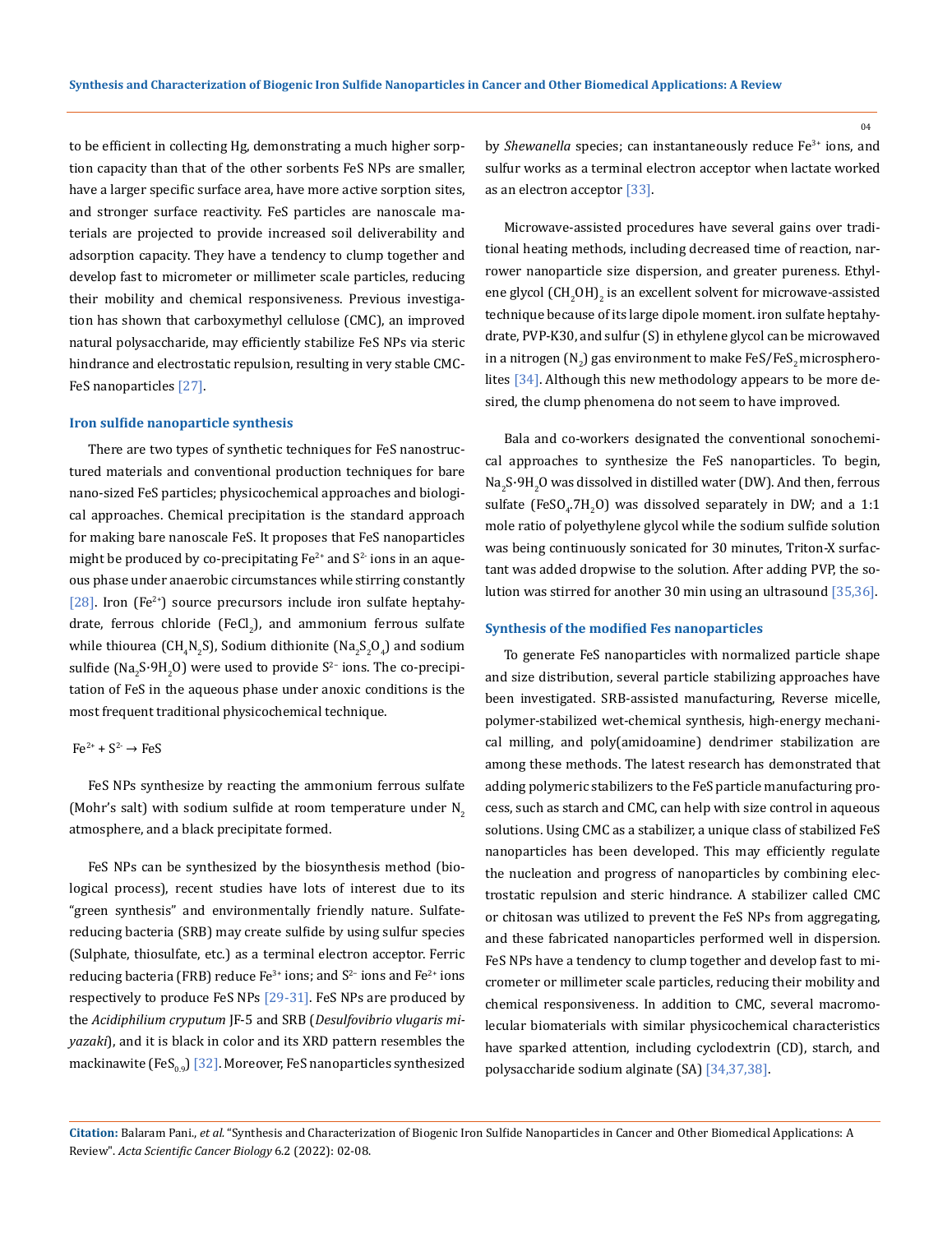#### **Applications of Fes nanoparticles**

### **Photothermal therapy**

Photothermal therapy (PTT) is a non-invasive therapeutic method are recently has received a lot of interest [39,40]. Photoabsorbing nanoparticles generate heat through uninterrupted laser irradiation, killing cancer cells while leaving healthy tissue untouched [41]. Imaging guided PTT, for example, might not only show sizes, tumor locations, and forms to guarantee that tumors are effectively exposed to the laser during therapy, but it could also indicate the ideal moment for laser irradiation when the photothermal agent reaches a top-level in the tumor. As a consequence, the photothermal characteristics of iron sulfide (FeS) must be taken into consideration. The near-infrared absorption of FeS nanoplates that have been PEGylated (FeS-PEG) is quite high. The multi-enzyme activities, severe environmental resistance, storage strength, and vital advantages of nanomaterials are shown by Infrared thermal imaging, suggesting that excellent replacements for natural enzymes are possible. Iron sulfide's enzymatic activity has gotten a lot of attention. The peroxidase-like activity was discovered in FeS nanosheets in 2010. In the existence of  $H_2O_2$ , FeS suspensions were demonstrated to catalyze the oxidation of peroxidase substrates TMB (3, 3, 3, 5, 5′-Tetramethylbenzidine) to yield a blue color substance  $[42]$ . FeS-PEG outperforms other known iron oxides in terms of photothermal transformation efficiency  $[43]$ .

#### **Enzyme-like catalysis**

FeS clusters are required as cofactors by several proteins and enzymes that execute redox reactions and control oxidative stress. As a result, FeS nanoparticles are projected to serve as enzymes and conduct comparable catalysis. Iron sulfide has been demonstrated to successfully activate peroxymonosulfate (PMS,  $\mathrm{HSO}_{5}^{-1}$  or persulfate (PS,  $S_2O_8^2$ ) to create sulfate radicals in previous research [44]. Since the discovery of intrinsic peroxidase activity in iron oxide nanoparticles in 2007  $[45]$ , it has been assumed that iron sulfide possesses comparable capabilities. Iron sulfide catalyzes a variety of reactions such as High catalytic activity, extreme environmental resistance; multi-enzyme activities, storage stability, and the inherent benefits of nanomaterials all contribute to the advancement of biomedicine, implying that good substitutes for natural enzymes exist. Iron sulfide's enzymatic activity has been extensively studied. FeS nanosheets were discovered to have peroxidase-like activity in 2010.

In 2020, it was observed that light irradiation of FeS NPs might increase intrabacterial ROS levels in bacteria. This was discovered to be FeS NPs' principal antibacterial mechanism [24].

#### **Cancer therapy**

Iron is a vital nutrient that affects a variety of bodily activities, including energy metabolism, hematopoiesis, oxygen metabolism, muscular function, and more. On the other side, iron is important in the development of cancer and cancer-related disorders. Iron is a potent driver of cancer development, invasion, and metastasis in previous research  $[46]$ . Furthermore, iron homeostasis is frequently disrupted in cancer patients, making iron deficiency anemia a common consequence. However, in terms of iron speciation, cancer-related iron distortion is not entirely understood [47,48]. The ferrous-sulfide-like iron and ferritin chemical forms of iron identified in the tumors suggest that iron sulfide might be utilized to treat cancer  $[49]$ . FeS NPs are synthesized by the co-precipitation method and are used in hyperthermia, opening up new possibilities for multimodal anticancer treatments [50]. High dosages of FeS are harmless and efficacious in mice using PEGylated FeS (FeS-PEG) NPs as nanoagents for in-vivo MRI-targeted photothermal cancer therapy. FeS might be used in the clinical for MRI as well as PTT, according to the study  $[51]$ . The high effectiveness of iron sulfide nanosheets for MRI- targeted photothermal and chemodynamic synergistic therapy has paved the way for future clinical trials of inorganic iron sulfide. Due to the localized heat generated by PTT (synergistic photothermal therapy) from the defect-rich structure, which could cause overproduction of  $\mathrm{H}_{2}\mathrm{O}_{2}$  by the Fenton process, and the formed ∙OH could hinder tumor growth and reappearance after PPT, Fe $_3\text{S}_4$  TNSs have high proficiency for MRI guidance and can achieve CDT (chemodynamic therapy) and PTT. As a consequence, we were able to create a high-efficiency inorganic theranostic platform that was effectively evacuated from the body. This will open the path for the future development of inorganic substances like iron sulfide for medicinal purposes [52]. FeS-Dox@ bLf NZs were shown to be not only effective in treating and managing breast cancer with minimum adverse effects *in vitro* and *in vivo*, but also to give a clear method to synchronize diverse treatments, including chemotherapy, PDT, and so on [53].

#### **Biosensors**

The FeS nanostructure holds the scope for increased biosensing and biocatalysis applications. The sheet-like FeS nanostructures'

**Citation:** Balaram Pani., *et al.* "Synthesis and Characterization of Biogenic Iron Sulfide Nanoparticles in Cancer and Other Biomedical Applications: A Review". *Acta Scientific Cancer Biology* 6.2 (2022): 02-08.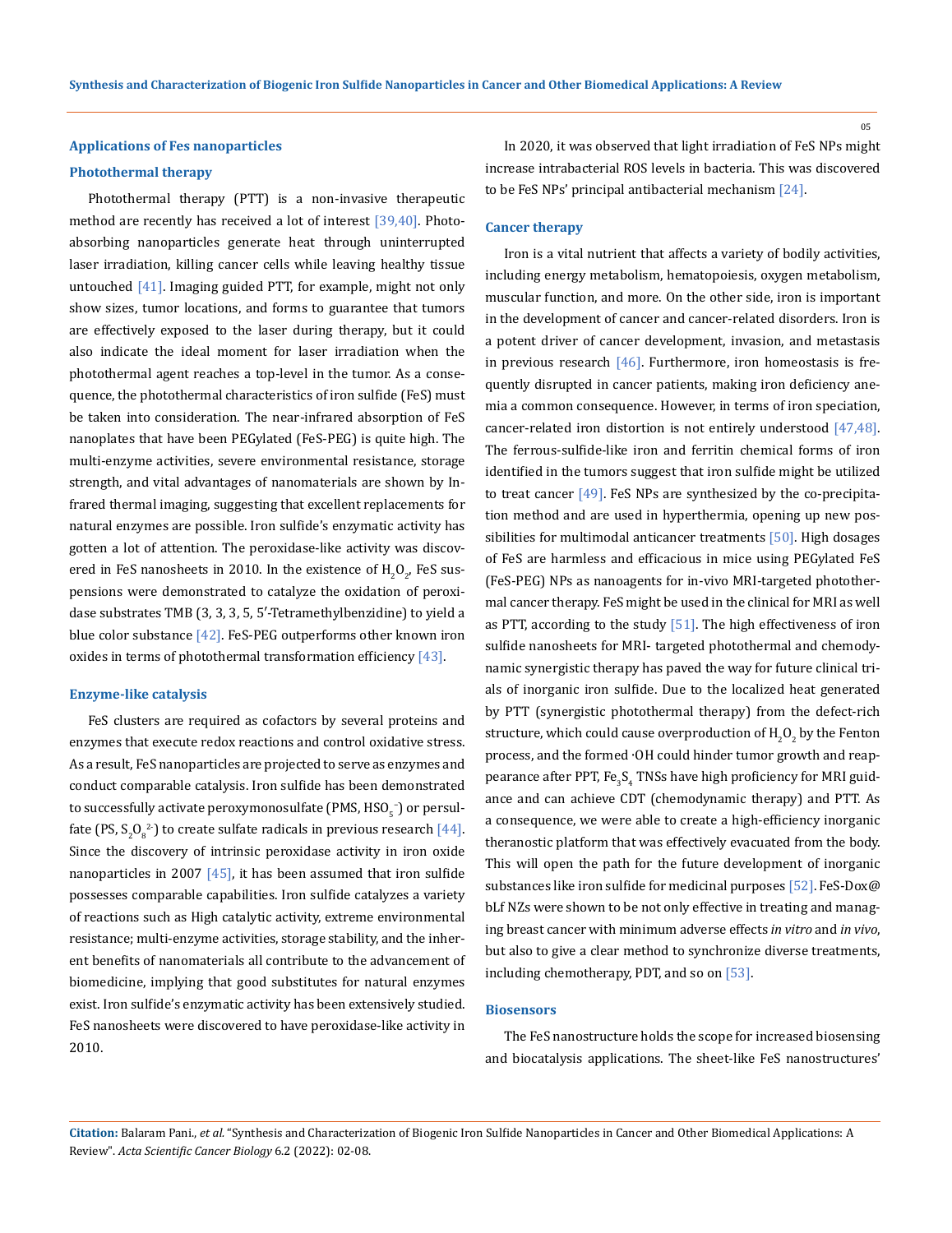capacity to activate the oxidation of organic compounds to create a color shift is backed up by their appealing functionality of an inbuilt peroxidase-like activity. This  $\rm H_2O_2$  sensor was also more sensitive than others that used spherical FeS nanoparticles. Compared to the HRP, the mimic peroxidase was more stable when unprotected to high temperatures and pH extremes. The sheet-like FeS has an extensive variety of potential accomplishments in biotechnology, biosensors, and environmental chemistry due to its high stability, simplicity of manufacture, and distinctive characteristics. According to the researchers, the unique sheet-like FeS nanosheets worked as an "artificial peroxidase" in the growth of amperometric transducers and biocatalysts. Because of their natural peroxidaselike activity, FeS has been employed as glucose sensors. Colorimetric techniques, in which cascade reactions constitute the primary mechanism of glucose detection  $[54]$ , can be used to create glucose sensors.

#### **Antifungal agents**

In in-vitro conditions, iron sulfide NPs show antifungal properties against F. verticillioides; at a considerably lower dosage than the conventional fungicide, FeS-NPs considerably suppressed the development of the test fungus. When the concentration was increased from 10 to 30µg/ml, radial growth inhibition increased gradually. FeS-NPs have the potential to be employed as a future substitute to high-dose organic fungicides as ecologically acceptable seed priming antifungal agents, exclusively in iron-deficient soils  $[55]$ .

# **Conclusion**

This study focuses on current advancements in environmentally friendly inorganic NPs used for biomedical applications. Although significant progress has been made in the regulated biogenic production of metallic NPs, there are still certain obstacles to overcome. In the foreseeable future, precise control of particle size, morphological form, and monodispersity is still seen as a critical challenge to address. Due to its high photothermal and magnetic performance, nano-sized iron sulfide has also gained interest due to its large potential in-vivo use, notably in cancer treatment. In summary, we have presented the most current techniques of nanoiron sulfide production, including nano-iron sulfide alterations and characterizations. Remarkably, nano-sized iron sulfides display varied physiochemical characteristics, enzyme-like catalysis, excellent stability, and cytocompatibility, which assist their biological applications. A spectrum of nano-iron sulfides has been tested in catalysis, tumor treatment, antibiotic ointments and antifungals, biosensors, and in plants. Furthermore, studying multimodal FeS NPs characteristics in a live organism might lead to improved disease detection and therapy in the future.

# **Acknowledgements**

We would like to acknowledge Ramjas College, University of Delhi, 110007 and Bhaskaracharya College of Applied Sciences, University of Delhi, Delhi-110075.

#### **Conflict of Interest**

The authors state that they have no financial or other conflicts of interest.

# **Bibliography**

- 1. Mobasser S., *et al.* ["Review of Nanotechnology Applications in](https://www.researchgate.net/publication/313397265_Review_of_Nanotechnology_Applications_in_Science_and_Engineering)  Science and Engineering". *[Journal of Civil Engineering and Ur](https://www.researchgate.net/publication/313397265_Review_of_Nanotechnology_Applications_in_Science_and_Engineering)banism* [6.4 \(2016\): 84-93.](https://www.researchgate.net/publication/313397265_Review_of_Nanotechnology_Applications_in_Science_and_Engineering)
- 2. Wang S., *et al.* ["Antigen/Antibody Immunocomplex from CdTe](https://pubs.acs.org/doi/10.1021/nl0255193)  [Nanoparticle Bioconjugates".](https://pubs.acs.org/doi/10.1021/nl0255193) *Nano Letters* 2.8 (2002): 817- [822.](https://pubs.acs.org/doi/10.1021/nl0255193)
- 3. Berry CC., *et al.* ["Functionalisation of magnetic nanoparticles](https://iopscience.iop.org/article/10.1088/0022-3727/36/13/203)  for applications in biomedicine". *[Journal of Physics D: Applied](https://iopscience.iop.org/article/10.1088/0022-3727/36/13/203)  Physics* [36.13 \(2003\): 198.](https://iopscience.iop.org/article/10.1088/0022-3727/36/13/203)
- 4. Mah C., *et al.* ["Microsphere-mediated delivery of recombi](https://www.scienceopen.com/document?vid=2866be59-07ab-42f8-89ce-f5ec018abb5c)nant AAV vectors *in vitro* and *in vivo*". *[Molecular Therapy](https://www.scienceopen.com/document?vid=2866be59-07ab-42f8-89ce-f5ec018abb5c)* 1.5 [\(2000\): S239-S242.](https://www.scienceopen.com/document?vid=2866be59-07ab-42f8-89ce-f5ec018abb5c)
- 5. Pantarotto Davide, *et al.* ["Immunization with peptide-func](https://pubmed.ncbi.nlm.nih.gov/14583262/)[tionalized carbon nanotubes enhances virus-specific neu](https://pubmed.ncbi.nlm.nih.gov/14583262/)[tralizing antibody responses".](https://pubmed.ncbi.nlm.nih.gov/14583262/) *Chemistry and Biology* 10.10 [\(2003\): 961-966.](https://pubmed.ncbi.nlm.nih.gov/14583262/)
- 6. Edelstein, R. L., *et al.* ["The BARC biosensor applied to the de](https://pubmed.ncbi.nlm.nih.gov/10945455/)[tection of biological warfare agents".](https://pubmed.ncbi.nlm.nih.gov/10945455/) *Biosensors and Bioelectronics* [14.10-11 \(2000\): 805-813.](https://pubmed.ncbi.nlm.nih.gov/10945455/)
- 7. Nam JM., *et al.* ["Nanoparticle-based bio-bar codes for the ul](https://pubmed.ncbi.nlm.nih.gov/14512622/)[trasensitive detection of proteins".](https://pubmed.ncbi.nlm.nih.gov/14512622/) *Science* 301.5641 (2003): [1884-1886.](https://pubmed.ncbi.nlm.nih.gov/14512622/)

**Citation:** Balaram Pani., *et al.* "Synthesis and Characterization of Biogenic Iron Sulfide Nanoparticles in Cancer and Other Biomedical Applications: A Review". *Acta Scientific Cancer Biology* 6.2 (2022): 02-08.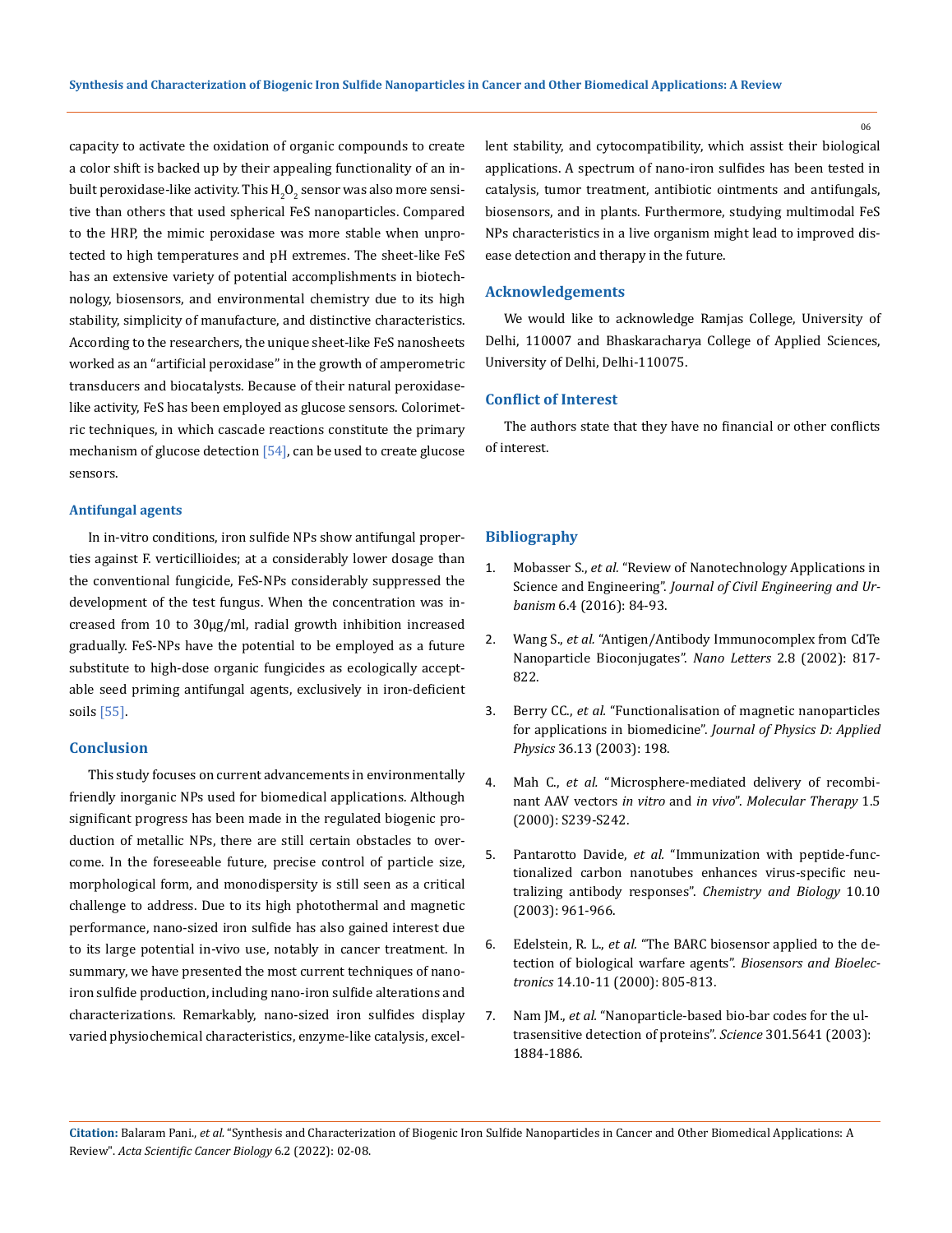07

- 8. Mahtab R., *et al.* ["Protein-sized quantum dot luminescence](https://pubs.acs.org/doi/10.1021/ja00140a040)  [can distinguish between" straight"," bent", and" kinked" oligo](https://pubs.acs.org/doi/10.1021/ja00140a040)nucleotides". *[Journal of the American Chemical Society](https://pubs.acs.org/doi/10.1021/ja00140a040)* 117.35 [\(1995\): 9099-9100.](https://pubs.acs.org/doi/10.1021/ja00140a040)
- 9. Ma J., *et al.* ["Biomimetic processing of nanocrystallite bioac](https://www.researchgate.net/publication/230975456_Biomimetic_processing_of_nanocrystallite_bioactive_apatite_coating_on_titanium)[tive apatite coating on titanium".](https://www.researchgate.net/publication/230975456_Biomimetic_processing_of_nanocrystallite_bioactive_apatite_coating_on_titanium) *Nanotechnology* 14.6 (2003): [619.](https://www.researchgate.net/publication/230975456_Biomimetic_processing_of_nanocrystallite_bioactive_apatite_coating_on_titanium)
- 10. De La Isla Agustin., *et al.* ["Nanohybrid scratch resistant coat](https://link.springer.com/article/10.1007/s10019-003-0236-4)[ings for teeth and bone viscoelasticity manifested in tribol](https://link.springer.com/article/10.1007/s10019-003-0236-4)ogy". *[Materials Research Innovations](https://link.springer.com/article/10.1007/s10019-003-0236-4)* 7.2 (2003): 110-114.
- 11. Weissleder Ralph., *et al.* ["Ultrasmall superparamagnetic iron](https://pubmed.ncbi.nlm.nih.gov/2326474/)  [oxide: characterization of a new class of contrast agents for](https://pubmed.ncbi.nlm.nih.gov/2326474/)  MR imaging". *Radiology* [175.2 \(1990\): 489-493.](https://pubmed.ncbi.nlm.nih.gov/2326474/)
- 12. Nam Jwa-Min., *et al.* ["Nanoparticle-based bio-bar codes for the](https://pubmed.ncbi.nlm.nih.gov/14512622/)  [ultrasensitive detection of proteins".](https://pubmed.ncbi.nlm.nih.gov/14512622/) *Science* 301.5641 (2003): [1884-1886.](https://pubmed.ncbi.nlm.nih.gov/14512622/)
- 13. Shanmugaratnam S., *et al.* ["Nanocatalysts" ed. I. Sinha, M.](https://www.intechopen.com/books/8384)  Shukla, *Intech Open* [\(2019\): 75-96.](https://www.intechopen.com/books/8384)
- 14. Niu, H. J., *et al.* ["Critical parameters of disordered nanocrys](https://journals.aps.org/prb/abstract/10.1103/PhysRevB.69.174503)[talline superconducting Chevrel-phase PbMo](https://journals.aps.org/prb/abstract/10.1103/PhysRevB.69.174503)<sub>6</sub> S<sub>8</sub>". *Physical Review B* [69.17 \(2004\): 174503.](https://journals.aps.org/prb/abstract/10.1103/PhysRevB.69.174503)
- 15. [Dietl Tomasz. "Ferromagnetic semiconductors".](https://iopscience.iop.org/article/10.1088/0268-1242/17/4/310) *Semiconduc[tor Science and Technology](https://iopscience.iop.org/article/10.1088/0268-1242/17/4/310)* 17.4 (2002): 377.
- 16. Ennaoui A., *et al.* ["Iron disulfide for solar energy conversion".](https://www.sciencedirect.com/science/article/abs/pii/092702489390095K)  *[Solar Energy Materials and Solar Cells](https://www.sciencedirect.com/science/article/abs/pii/092702489390095K)* 29.4 (1993): 289-370.
- 17. Dutta Amit Kumar., *et al.* ["Synthesis of FeS and FeSe nanopar](https://pubs.acs.org/doi/10.1021/am300408r)[ticles from a single source precursor: a study of their photo](https://pubs.acs.org/doi/10.1021/am300408r)[catalytic activity, peroxidase-like behavior, and electrochemi](https://pubs.acs.org/doi/10.1021/am300408r)cal sensing of H2 O2 ". *[ACS Applied Materials and Interfaces](https://pubs.acs.org/doi/10.1021/am300408r)* 4.4 [\(2012\): 1919-1927.](https://pubs.acs.org/doi/10.1021/am300408r)
- 18. [Wood C. "Materials for thermoelectric energy conversion".](https://iopscience.iop.org/article/10.1088/0034-4885/51/4/001/meta) *Re[ports on Progress in Physics](https://iopscience.iop.org/article/10.1088/0034-4885/51/4/001/meta)* 51.4 (1988): 459.
- 19. Qi Shihan., *et al.* ["Progress on iron oxides and chalcogenides as](https://www.sciencedirect.com/science/article/abs/pii/S1385894719316559)  anodes for sodium-ion batteries". *[Chemical Engineering Jour](https://www.sciencedirect.com/science/article/abs/pii/S1385894719316559)nal* [379 \(2020\): 122261.](https://www.sciencedirect.com/science/article/abs/pii/S1385894719316559)
- 20. kim J., *et al.* ["Identification of marcasite in pyrite FeS2 thin](https://pubs.rsc.org/en/content/articlelanding/2016/ra/c6ra18581a)  [films and the films' carrier transport characteristics".](https://pubs.rsc.org/en/content/articlelanding/2016/ra/c6ra18581a) *RSC Advances* [6 \(2016\): 81394-81399.](https://pubs.rsc.org/en/content/articlelanding/2016/ra/c6ra18581a)
- 21. Yang Kai., *et al.* ["FeS nanoplates as a multifunctional nano](https://www.sciencedirect.com/science/article/abs/pii/S0142961214011168)[theranostic for magnetic resonance imaging guided photo](https://www.sciencedirect.com/science/article/abs/pii/S0142961214011168)[thermal therapy".](https://www.sciencedirect.com/science/article/abs/pii/S0142961214011168) *Biomaterials* 38 (2015): 1-9.
- 22. Dai Zhihui., *et al.* ["Nanostructured FeS as a mimic peroxidase](https://pubmed.ncbi.nlm.nih.gov/19267381/)  for biocatalysis and biosensing". *[Chemistry-A European Jour](https://pubmed.ncbi.nlm.nih.gov/19267381/)nal* [15.17 \(2009\): 4321-4326.](https://pubmed.ncbi.nlm.nih.gov/19267381/)
- 23. Jin Jiayi., *et al.* ["A glassy carbon electrode modified with FeS](https://link.springer.com/article/10.1007/s00604-017-2105-7)  [nanosheets as a highly sensitive amperometric sensor for](https://link.springer.com/article/10.1007/s00604-017-2105-7)  hydrogen peroxide". *[Microchimica Acta](https://link.springer.com/article/10.1007/s00604-017-2105-7)* 184.5 (2017): 1389- [1396.](https://link.springer.com/article/10.1007/s00604-017-2105-7)
- 24. Agnihotri S., *et al.* ["Dual Modality FeS Nanoparticles with Re](https://pubmed.ncbi.nlm.nih.gov/31956807/)[active Oxygen Species-Induced and Photothermal Toxicity to](https://pubmed.ncbi.nlm.nih.gov/31956807/)[ward Pathogenic Bacteria".](https://pubmed.ncbi.nlm.nih.gov/31956807/) *ACS Omega* 5 (2020): 597-602.
- 25. Yadav KK., *et al.* ["Mono Dispersable Water-Soluble Iron Sulfide](https://www.researchgate.net/publication/344025208_Mono_Dispersable_Water-Soluble_Iron_Sulfide_Nanoclusters_Synthesis_Characterization_and_Catalytic_Application_for_Highly_Efficient_Synthesis_of_Xanthene_Derivatives)  [Nanoclusters: Synthesis, Characterization and Catalytic Appli](https://www.researchgate.net/publication/344025208_Mono_Dispersable_Water-Soluble_Iron_Sulfide_Nanoclusters_Synthesis_Characterization_and_Catalytic_Application_for_Highly_Efficient_Synthesis_of_Xanthene_Derivatives)[cation for Highly Efficient Synthesis of Xanthene Derivatives".](https://www.researchgate.net/publication/344025208_Mono_Dispersable_Water-Soluble_Iron_Sulfide_Nanoclusters_Synthesis_Characterization_and_Catalytic_Application_for_Highly_Efficient_Synthesis_of_Xanthene_Derivatives)  *[Advanced Science, Engineering and Medicine](https://www.researchgate.net/publication/344025208_Mono_Dispersable_Water-Soluble_Iron_Sulfide_Nanoclusters_Synthesis_Characterization_and_Catalytic_Application_for_Highly_Efficient_Synthesis_of_Xanthene_Derivatives)* 12 (2020): 603- [611.](https://www.researchgate.net/publication/344025208_Mono_Dispersable_Water-Soluble_Iron_Sulfide_Nanoclusters_Synthesis_Characterization_and_Catalytic_Application_for_Highly_Efficient_Synthesis_of_Xanthene_Derivatives)
- 26. Jin Liling., *et al.* ["Functionalized graphene oxide in enzyme en](https://pubs.acs.org/doi/10.1021/nn300217z)[gineering: a selective modulator for enzyme activity and ther](https://pubs.acs.org/doi/10.1021/nn300217z)mostability". *ACS Nano* [6.6 \(2012\): 4864-4875.](https://pubs.acs.org/doi/10.1021/nn300217z)
- 27. Zhao Yang., *et al.* ["Efficient Removal of Lead from Water Us](https://www.researchgate.net/publication/333022121_Efficient_Removal_of_Lead_from_Water_Using_Stabilized_Iron_Sulfide_Nanoparticles_Effectiveness_and_Effects_of_Stabilizer)[ing Stabilized Iron Sulfide Nanoparticles: Effectiveness and Ef](https://www.researchgate.net/publication/333022121_Efficient_Removal_of_Lead_from_Water_Using_Stabilized_Iron_Sulfide_Nanoparticles_Effectiveness_and_Effects_of_Stabilizer)fects of Stabilizer". *[Water, Air, and Soil Pollution](https://www.researchgate.net/publication/333022121_Efficient_Removal_of_Lead_from_Water_Using_Stabilized_Iron_Sulfide_Nanoparticles_Effectiveness_and_Effects_of_Stabilizer)* 230.6 (2019): [1-14.](https://www.researchgate.net/publication/333022121_Efficient_Removal_of_Lead_from_Water_Using_Stabilized_Iron_Sulfide_Nanoparticles_Effectiveness_and_Effects_of_Stabilizer)
- 28. Lyu Honghong., *et al.* ["Immobilization of heavy metals in elec](file:///E:/ANUSHA/Acta/FEBRUARY/ASCB/ASCB-22-RW-007/e)[troplating sludge by biochar and iron sulfide".](file:///E:/ANUSHA/Acta/FEBRUARY/ASCB/ASCB-22-RW-007/e) *Environmental [Science and Pollution Research](file:///E:/ANUSHA/Acta/FEBRUARY/ASCB/ASCB-22-RW-007/e)* 23.14 (2016): 14472-14488.
- 29. Watson JHP., *et al.* ["Structural and magnetic studies on heavy](https://ui.adsabs.harvard.edu/abs/2000JMMM..214...13W/abstract)[metal-adsorbing iron sulphide nanoparticles produced by sul](https://ui.adsabs.harvard.edu/abs/2000JMMM..214...13W/abstract)phate-reducing bacteria". *[Journal of Magnetism and Magnetic](https://ui.adsabs.harvard.edu/abs/2000JMMM..214...13W/abstract)  Materials* [214.1-2 \(2000\): 13-30.](https://ui.adsabs.harvard.edu/abs/2000JMMM..214...13W/abstract)
- 30. Zhou Lei., *et al.* ["Spectroscopic study on biological macki](https://www.researchgate.net/publication/309171385_Spectroscopic_study_on_biological_mackinawite_FeS_synthesized_by_ferric_reducing_bacteria_FRB_and_sulfate_reducing_bacteria_SRB_Implications_for_in-situ_remediation_of_acid_mine_drainage)[nawite \(FeS\) synthesized by ferric reducing bacteria \(FRB\)](https://www.researchgate.net/publication/309171385_Spectroscopic_study_on_biological_mackinawite_FeS_synthesized_by_ferric_reducing_bacteria_FRB_and_sulfate_reducing_bacteria_SRB_Implications_for_in-situ_remediation_of_acid_mine_drainage)  [and sulfate reducing bacteria \(SRB\): Implications for in-situ](https://www.researchgate.net/publication/309171385_Spectroscopic_study_on_biological_mackinawite_FeS_synthesized_by_ferric_reducing_bacteria_FRB_and_sulfate_reducing_bacteria_SRB_Implications_for_in-situ_remediation_of_acid_mine_drainage)  [remediation of acid mine drainage".](https://www.researchgate.net/publication/309171385_Spectroscopic_study_on_biological_mackinawite_FeS_synthesized_by_ferric_reducing_bacteria_FRB_and_sulfate_reducing_bacteria_SRB_Implications_for_in-situ_remediation_of_acid_mine_drainage) *Spectrochimica Acta Part A: [Molecular and Biomolecular Spectroscopy](https://www.researchgate.net/publication/309171385_Spectroscopic_study_on_biological_mackinawite_FeS_synthesized_by_ferric_reducing_bacteria_FRB_and_sulfate_reducing_bacteria_SRB_Implications_for_in-situ_remediation_of_acid_mine_drainage)* 173 (2017): 544- [548.](https://www.researchgate.net/publication/309171385_Spectroscopic_study_on_biological_mackinawite_FeS_synthesized_by_ferric_reducing_bacteria_FRB_and_sulfate_reducing_bacteria_SRB_Implications_for_in-situ_remediation_of_acid_mine_drainage)
- 31. Xie Yi-Fei., *et al.* ["Study on application of biological iron sulfide](https://www.semanticscholar.org/paper/Study-on-application-of-biological-iron-sulfide-in-Xie-Li/f8c84ba8085a21b6352a3a0f73b912b22aab58fe)  [composites in treating vanadium-extraction wastewater con](https://www.semanticscholar.org/paper/Study-on-application-of-biological-iron-sulfide-in-Xie-Li/f8c84ba8085a21b6352a3a0f73b912b22aab58fe)[taining chromium \(VI\) and chromium reclamation".](https://www.semanticscholar.org/paper/Study-on-application-of-biological-iron-sulfide-in-Xie-Li/f8c84ba8085a21b6352a3a0f73b912b22aab58fe) *Journal of [Environmental Biology](https://www.semanticscholar.org/paper/Study-on-application-of-biological-iron-sulfide-in-Xie-Li/f8c84ba8085a21b6352a3a0f73b912b22aab58fe)* 34.2 (2013): 301.
- 32. Küsel Kirsten., *et al.* ["Microbial reduction of Fe \(III\) in acidic](https://pubmed.ncbi.nlm.nih.gov/10427060/)  [sediments: isolation of Acidiphilium cryptum JF-5 capable of](https://pubmed.ncbi.nlm.nih.gov/10427060/)  [coupling the reduction of Fe \(III\) to the oxidation of glucose".](https://pubmed.ncbi.nlm.nih.gov/10427060/)  *[Applied and Environmental Microbiology](https://pubmed.ncbi.nlm.nih.gov/10427060/)* 65.8 (1999): 3633- [3640.](https://pubmed.ncbi.nlm.nih.gov/10427060/)

**Citation:** Balaram Pani., *et al.* "Synthesis and Characterization of Biogenic Iron Sulfide Nanoparticles in Cancer and Other Biomedical Applications: A Review". *Acta Scientific Cancer Biology* 6.2 (2022): 02-08.